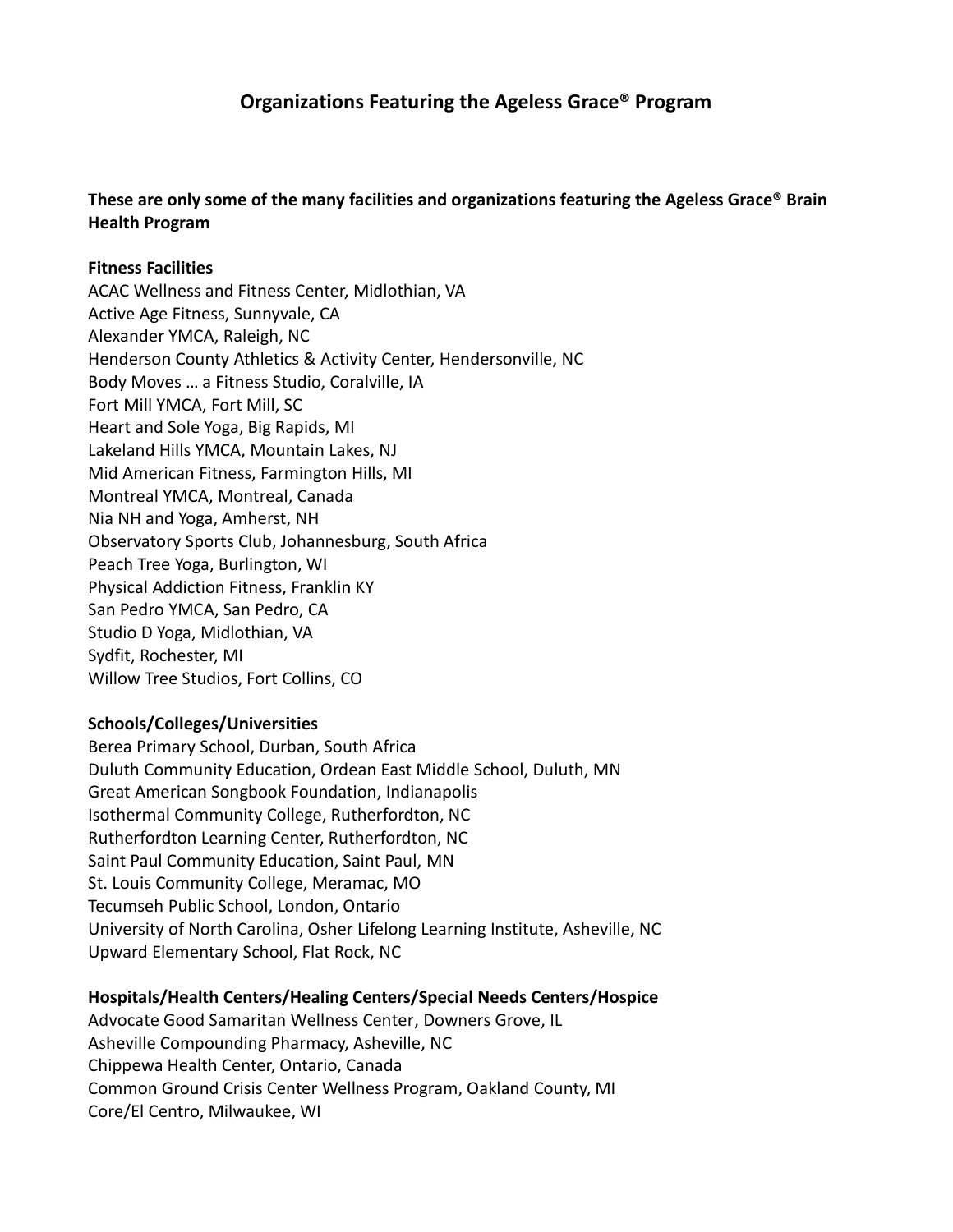Homestead Hospice, Atlanta metro area, GA Hope Network, Paris, MI Largo Medical Center, H2U wellness program, Largo, FL Minnesota Center for Obesity, Metabolism and Endocrinology PA, Eagen, MN Mission Health Wellness Center, Asheville, NC MSHA Health Resource Center, Kingsport, TN Nor-Lea General Hospital, Lovington, NM Older People's Commission, Rochester, MI Osceola Council on Aging, Kissimmee, FL Salude The Art of Recovery, Suwannee, GA Sholom Home, St. Paul, MN Southwest Solutions Mental Health Wellness Program, Detroit, MI Wolcott View Manor Health and Rehabilitation, Wolcott, CT Woy Woy Hospital Transitional Care Unit, Woy Woy, Australia

#### **Retirement Communities**

Bayberry Retirement Inn, Sanford, NC Beaverton Hills Senior Living, Beaverton, OR Brookdale Senior Living, Southfield, MI Buckner Villas Residential Living Facility, Austin, TX Caister Retirement Home, Durban, South Africa Carolina Village, Hendersonville, NC Chesterfield Heights Retirement Center, Midlothian, VA Clarendale of Mokena, Mokena, IL Deerfield Episcopal Retirement Community, Asheville, NC Epworth Villa Retirement Community, Oklahoma City, OK Givens-Gerber Park, Asheville, NC Grace Ridge Retirement Community, Morganton, NC Hamburg Crossing, Weaverville, NC Independence Village Retirement Community, Carmel, IN Jewish Center Towers, Tampa, FL King's Bridge Retirement Community, Atlanta, GA Lake Pointe Landing Retirement Community, Hendersonville, NC Mary Sandoe House, Boulder, CO McHenry Villa Senior Living, McHenry, IL Mease Manor Independent Living, Dunedin, FL Merrill Gardens, Davenport, FL Parc Retirement Community, Marietta and Duluth, GA Prestige Care Karcher Estates, Nampa, ID Prestige High Desert, Bend, OR Randjes Retirement Community, Johannesburg, South Africa Riverwood Senior Living, Tualatin, OR Rochester All Seasons Residences, Rochester Hills, MI San Lorenzo Terrace, Tampa, FL Southern Hills, Salem, OR Springmoor Senior Living Community, Raleigh, NC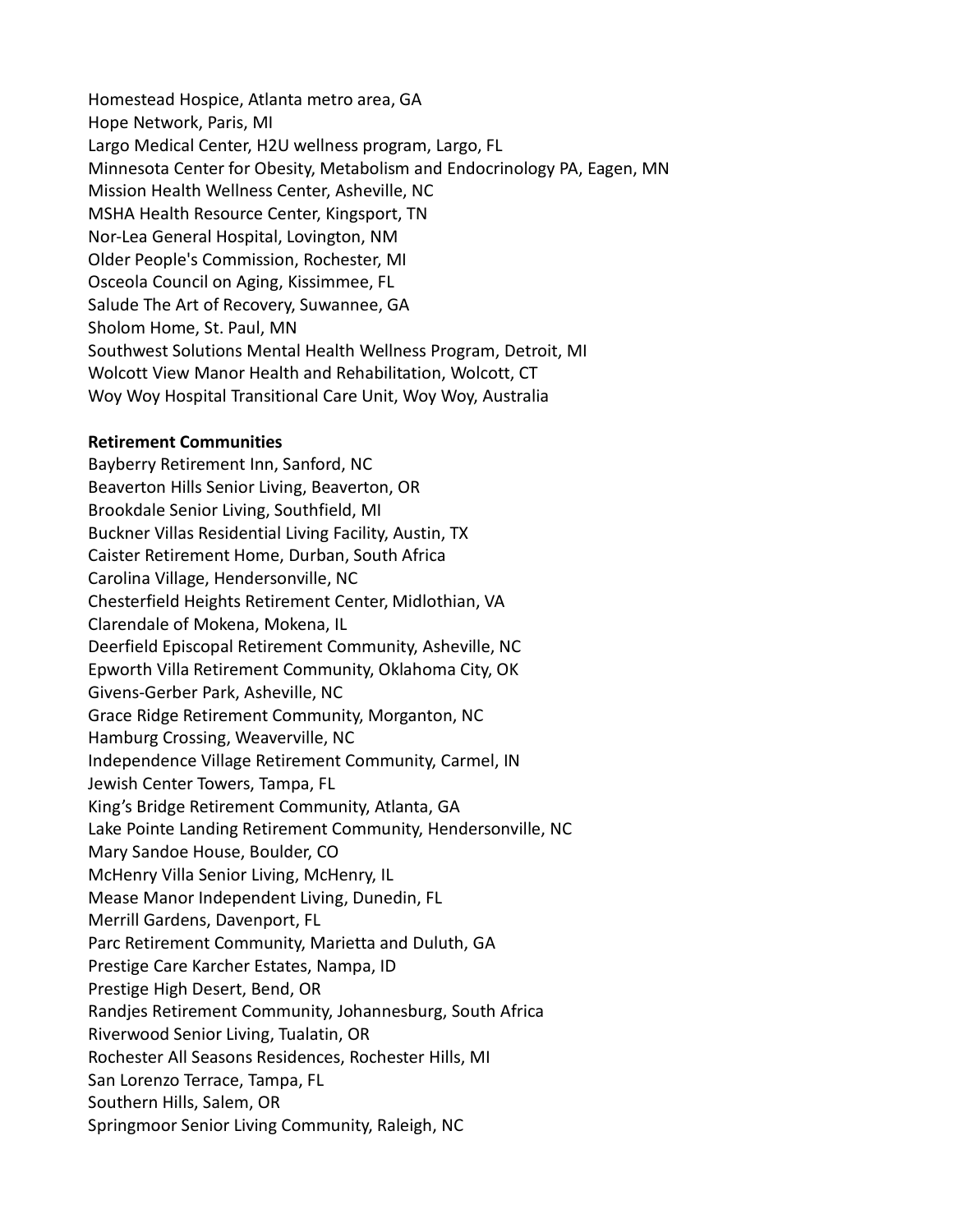St. Andrews Estates, Boca Raton, FL St. Francis Residential Community, Denville, NJ St. Mary's Gardens, Sudbury, Canada Tampa Baptist Manor, Tampa, FL The Enrichment Academy, The Villages, FL The Fountains at Canterbury, Oklahoma City, OK The Hampton of Clearwater, Clearwater, FL The Legacy, Lafayette, CO The Virginian Retirement Community, Richmond, VA Wellspring Lutheran Services, Saginaw, MI William Mercer Wilson Centre, London, Ontario

#### **Assisted Living/Skilled Care Facilities**

Alden Rehabilitation and Convalescent Center, Naperville, IL Arbor Terrace Hamilton Mill, Dacula, GA Assisted Living at Summerplace, Portland, OR Aurora Senior Living, Derry, NH Bell House, Greensboro, NC Benchmark Senior Living Communities, MA Benton House of Newnan, Newnan, GA Bickford Senior Living of Tinley Park, Tinley Park, IL Bishop Grady Villas, St. Cloud, FL Buckner Care, Austin, TX Carolina Village Care Center, Hendersonville, NC Cedarhurst of Edwardsville, Edwardsville, IL Cedarhurst of Shiloh, Shiloh, IL Cedarhurst of Sparta, Sparta, IL Chelsey Park Health & Rehabilitation, Dahlonega, GA Comfort Care Assisted Living, Franklin, KY Deerfield Episcopal Retirement Community, Asheville, NC Elan Corpus Christi Assisted Living and Memory Care, Corpus Christi, TX Emeritus of Beckett Lake, Assisted Living Clearwater, FL Emeritus of Clearwater, Assisted Living, Clearwater, FL Emeritus of Clearwater, Memory Care, Clearwater, FL Grand Villa, Assisted Living, Largo, FL Grand Villa, Memory Care, Largo, FL Hazelgrove Care Home, Nottingham Heartfield Retirement Center, Richmond, VA Homewood Heights Assisted Living Community, Milwaukie, OR Lexington Assisted Living, Lombard, IL McKay Creek Estates, Pendleton, OR Mease Manor Assisted Living, Dunedin, FL Mease Manor, Continuing Care, Dunedin, FL Montclair Assisted Living Atlanta, GA Notre Dame Health Care, Worcester, MA Oak Manor Rehabilitation, Largo, FL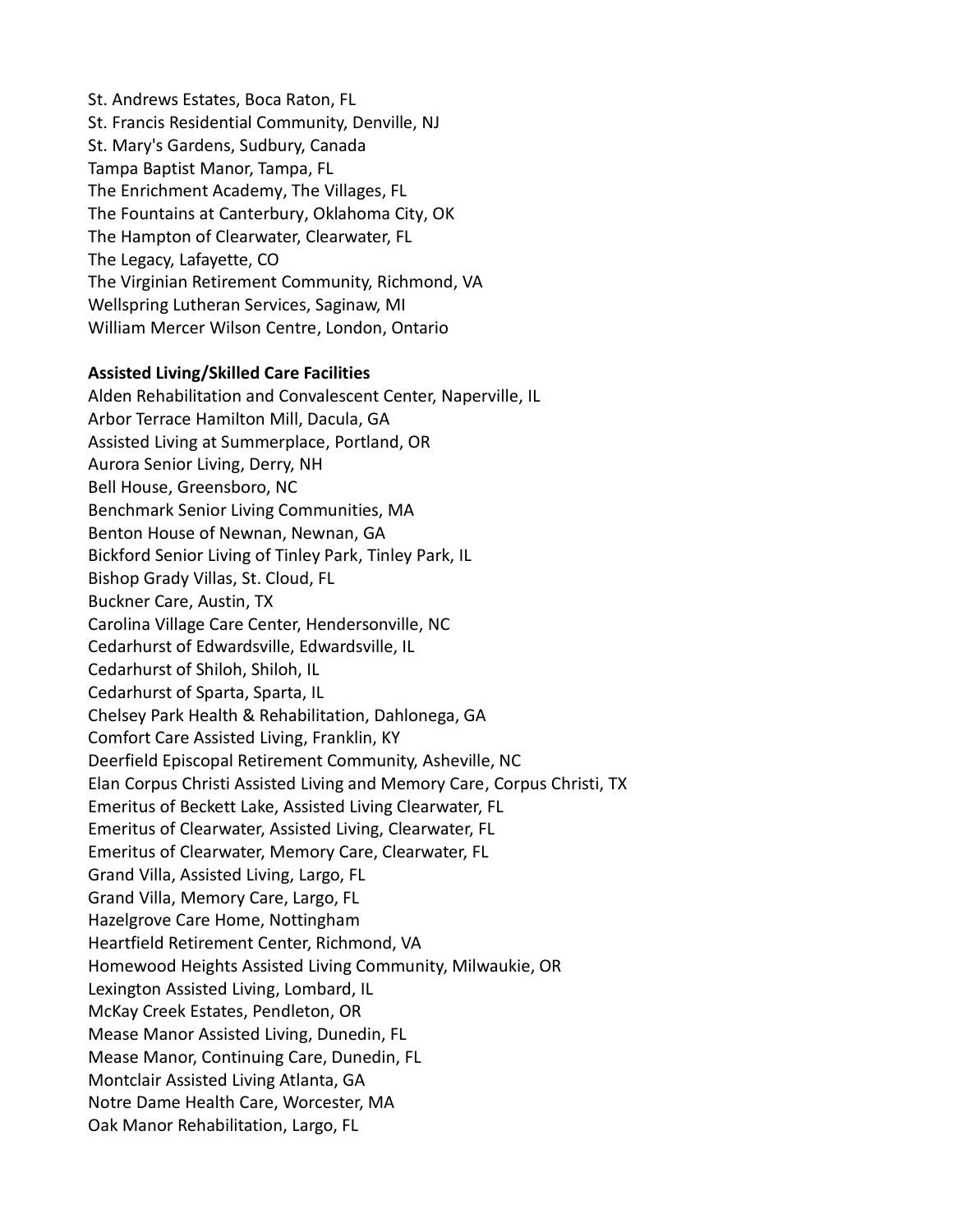Orchard View Rehab and Skilled Nursing Center, Columbus, GA Parc Retirement Community, Marietta and Duluth, GA Parkwood Meadows Assisted Living Community, Idaho Falls, ID Prestige Assisted Living at Chico, Chico, CA Prestige Assisted Living at Lake Havasu, Lake Havasu City, AZ Prestige Assisted Living at Lancaster, Lancaster, CA Prestige Assisted Living, Kalispell, MT Prestige Assisted Living at Manteca, Manteca, CA Prestige Assisted Living at Marysville, Marysville, CA Prestige Senior Living Auburn Meadows, Auburn, WA Prestige Senior Living at Colonial Vista, Wenatchee, WA Prestige Senior Living Five Rivers, Tillamook, OR Prestige Senior Living at Hearthstone, Ellensburg, WA Prestige Senior Living High Desert, Bend, OR Prestige Senior Living Riverwood, Tualatin, OR Prestige Senior Living Rosemont, Yelm, WA Prestige Care – Olympic Alzheimer's Residence, Gig Harbor, WA Prestige Care, Portland, OR Prestige Care, Vancouver, WA Prestige Care Autumn Wind, Caldwell, ID Prestige Senior Living – Hearthstone, Ellensberg, WA Prestige Senior Living – West Hills, Corvallis, OR Sholom Homes East, Saint Paul, MN Sullivan Park Assisted Living Community, Spokane Valley, WA Sunrise Assisted Living Center, Richmond, VA The Bridge at Lake Pointe Landing, Hendersonville, NC The Laurels at Willow Oaks, Midlothian, VA The Springs of Parc Hill, Orange City, FL Traditions at Solana, Senior Care Facility, Indianapolis, IN Veteran's Retirement Home, Tilton, NH Vitanas Pflege Centrum Am Lönsbruch, Hildesheim, Germany Watercrest Senior Living, Newnan, GA

#### **Community Centers/Senior Centers/Recreation Centers/Veteran's Centers**

Action Centre Ville, Montreal, Canada Antler River Senior Center, Muncey, Ontario, Canada Anne Gordon Center for Active Adults, Raleigh, NC Arbor Terrace of Asheville, Asheville, NC Arbor Terrace of Athens, Athens, GA Arbor Terrace Burnt Hickory, Marietta, GA Arbor Terrace Cascade, Atlanta, GA Arbor Terrace Citrus Park, Tampa, FL Arbor Terrace Hamilton Mill, Dacula, GA Arbor Terrace Johns Creek, Johns Creek, GA Arbor Terrace Kingwood Town Center, Houston, TX Arbor Terrace Lanham, Greenbelt, MD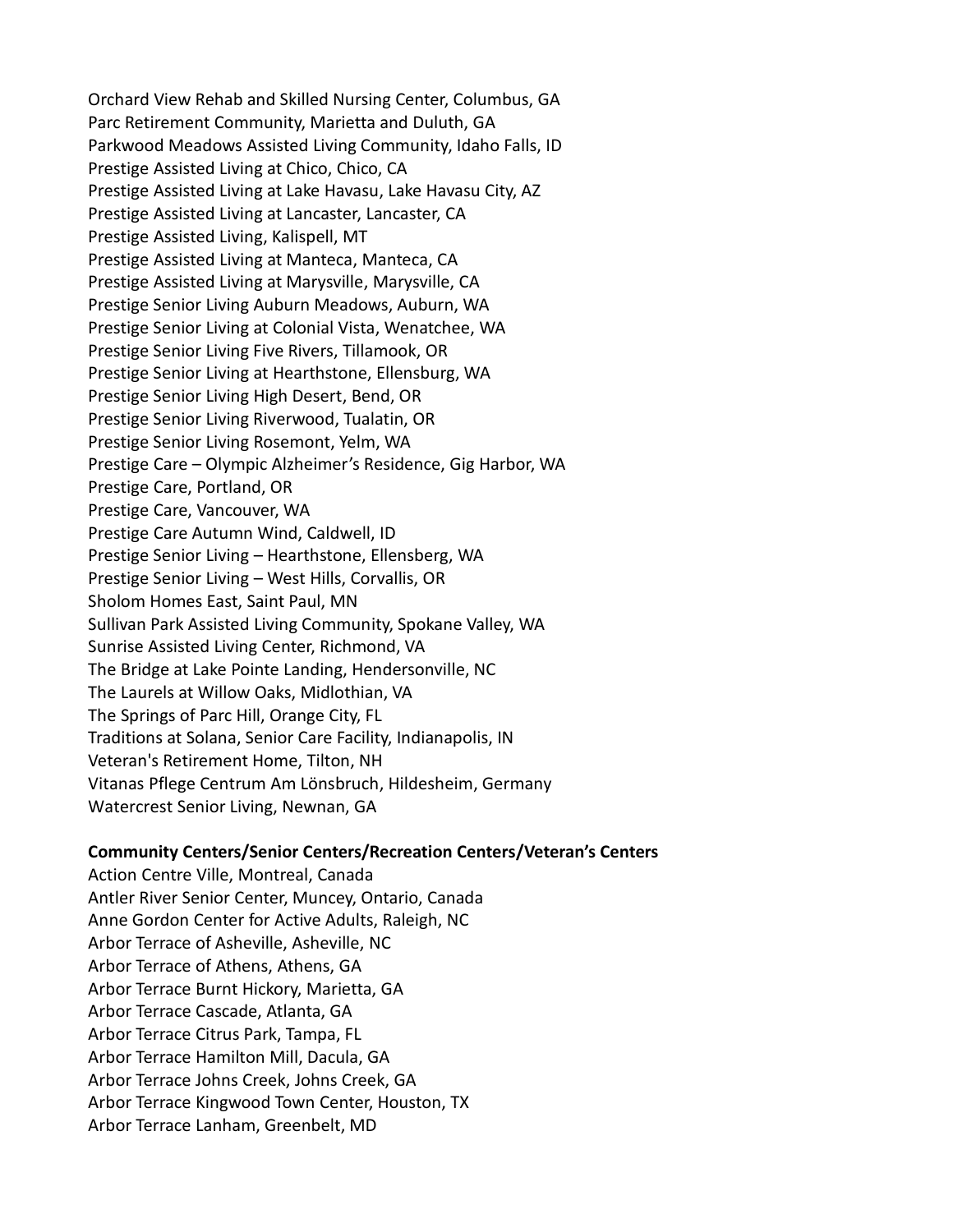Arbor Terrace Ortega, Jacksonville, FL Arbor Terrace San Jose, Jacksonville, FL Buford Senior Center, Buford, GA Butler Senior Center, Butler, MO Cathe Center, Burlington, WI Central Orange Senior Center, Hillsborough, NC Clear Path for Veterans New England, Devens, MA Clifton Leisure Centre, Nottingham, United Kingdom Community Adult Day Center, Downers Grove, IL Easter Seals, Adult Day Center, Silver Spring, MD El Dorado Springs Senior Center, El Dorado Springs, MO Five Points Center for Active Adults, Raleigh, NC Gardenville Senior Center, Gibsonton, FL Goebel Adult Community Center, Thousand Oaks, CA Hale Senior Center, Dunedin, FL Henderson County Athletics & Activity Center, Hendersonville, NC Hicksville Community Center, Oyster Bay, NY John Carroll Leisure Centre, Nottingham, United Kingdom Massapequa Community Center, Oyster Bay, NY Milford Area Seniors, Milford, NH Mokena Community Park District, Mokena, IL North Fort Myers Community Center, Fort Myers, FL Orion Township Parks & Rec, Lake Orion, MI Robert L. Taylor Community Complex, Sarasota, FL Senior Citizens Services, Clearwater, FL Silvermont Opportunity Center, Brevard, NC Southridge Recreation Center, Highlands Ranch, CO St. Paul Jewish Community Center, St. Paul, MN The Boys & Girls Club, Hendersonville, NC The CORE, Hobbs, NM The Gardens at Eastside, Greenville, SC The Hale Center, Dunedin, FL The Long Center, Clearwater, FL Town 'N Country Senior Center, Tampa, FL Vernon County Senior Center, Nevada, MO Westmont Park District, Westmont, IL Wimauma Senior Center, Wimauma, FL York Center Park District, Lombard, IL

#### **Churches/Worship Centers**

Chalmers Presbyterian Church, London, Ontario Diocesan Centre, Sudbury, Canada Family of God Community Church, Newaygo, MI First United Methodist Church, Marietta, GA Good Samaritan Episcopal Church, Clearwater, FL Immanual Methodist Church, Edwardsville, IL